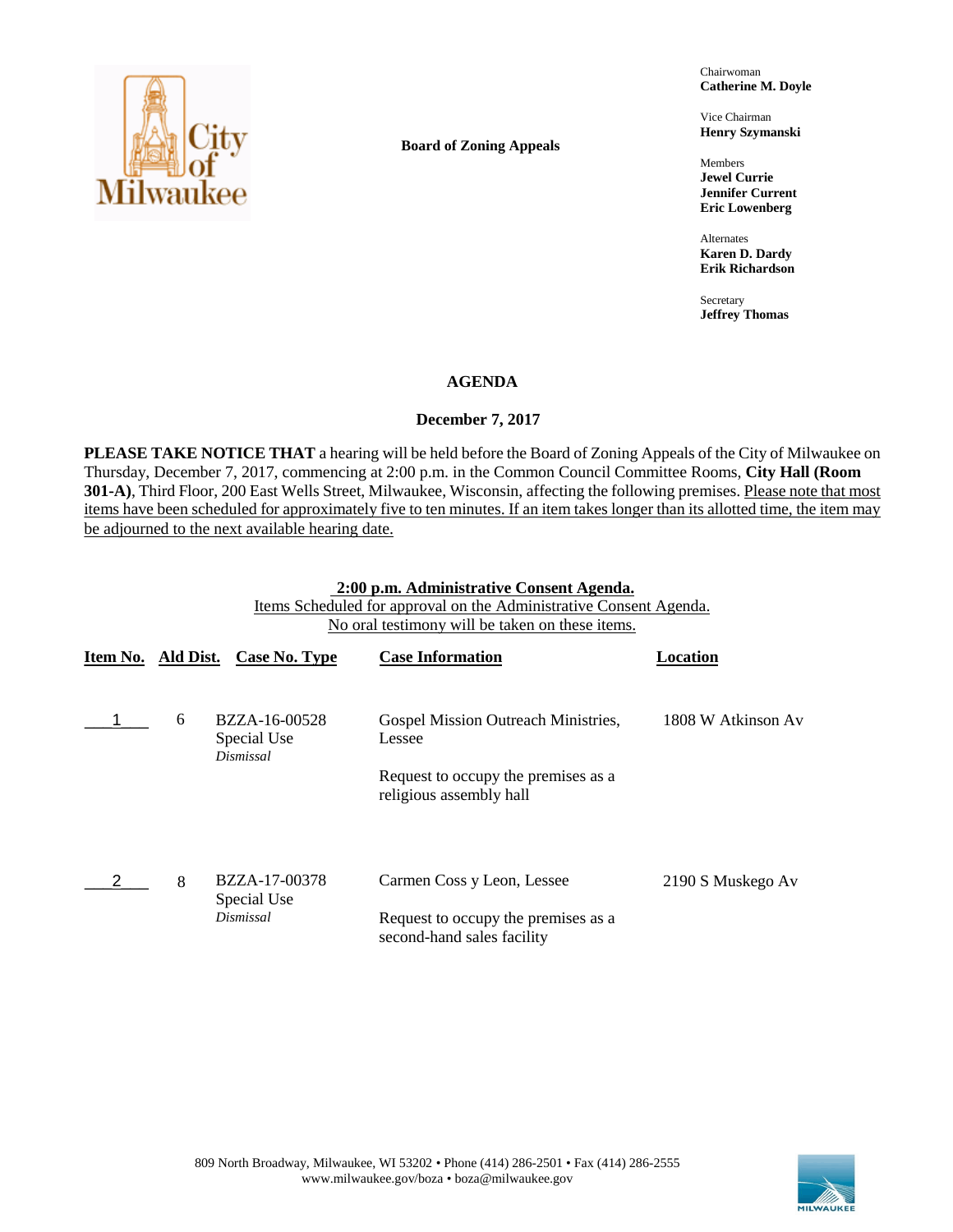| Board of Zoning Appeals, Hearing on Thursday, December 7, 2017 |  |                                  |                         |          |
|----------------------------------------------------------------|--|----------------------------------|-------------------------|----------|
|                                                                |  | Item No. Ald Dist. Case No. Type | <b>Case Information</b> | Location |

**2:00 p.m. Consent Agenda.**

Items Scheduled for approval on the Consent Agenda.

No oral testimony will be taken on these items.

*If there are any objections to these approvals, please make them known to the Board office in writing at least 24 hours prior to the time of the hearing. If written objections to these approvals are received, the item will not be approved and will be held for a public hearing to allow additional testimony.*

| 3 | 1 | BZZA-17-00447                | Venessia Miller, Lessee                                                                                                                                                                                                                   | 5204 N 36Th St aka<br>3532 W Villard Av |
|---|---|------------------------------|-------------------------------------------------------------------------------------------------------------------------------------------------------------------------------------------------------------------------------------------|-----------------------------------------|
|   |   | Special Use                  | Request to continue occupying the<br>premises as a day care center for 61<br>children per shift (41 daytime, 20<br>evening) infant to 13 years of age,<br>operating Monday - Friday, 6:00 a.m. to<br>11:00 p.m.                           |                                         |
| 4 | 1 | BZZA-17-00400<br>Special Use | Tyrone Sanford, Property Owner<br>Request to continue occupying the<br>premises as a car wash                                                                                                                                             | 4911 N 31St St                          |
| 5 | 3 | BZZA-17-00405                | Walgreen Co., Property Owner                                                                                                                                                                                                              | 1400 E Brady St                         |
|   |   | Special Use                  | Request to continue occupying the<br>premise as a 24 hrs. general retail<br>establishment (drug/convenience<br>store/pharmacy), a permitted medical<br>office (not operating 24 hrs.) located<br>within 150 ft. of a residential district |                                         |
| 6 | 4 | BZZA-17-00440<br>Special Use | The Bon-Ton Department Stores Inc.,<br>Lessee                                                                                                                                                                                             | 331 W Wisconsin Av 1                    |
|   |   |                              | Request to occupy a portion of the<br>premises as a general office                                                                                                                                                                        |                                         |
|   | 4 | BZZA-17-00430<br>Special Use | Schulhof Property Management,<br><b>Property Owner</b>                                                                                                                                                                                    | 1722 W Wells St 1                       |
|   |   |                              | Request to continue occupying the<br>premises as a rooming house with 10<br>units (51 total occupants)                                                                                                                                    |                                         |
| 8 | 4 | BZZA-17-00409<br>Special Use | PCAM, LLC, Lessee                                                                                                                                                                                                                         | 746 N Old World Third St                |
|   |   |                              | Request to continue occupying the<br>premises as a principal use parking lot                                                                                                                                                              |                                         |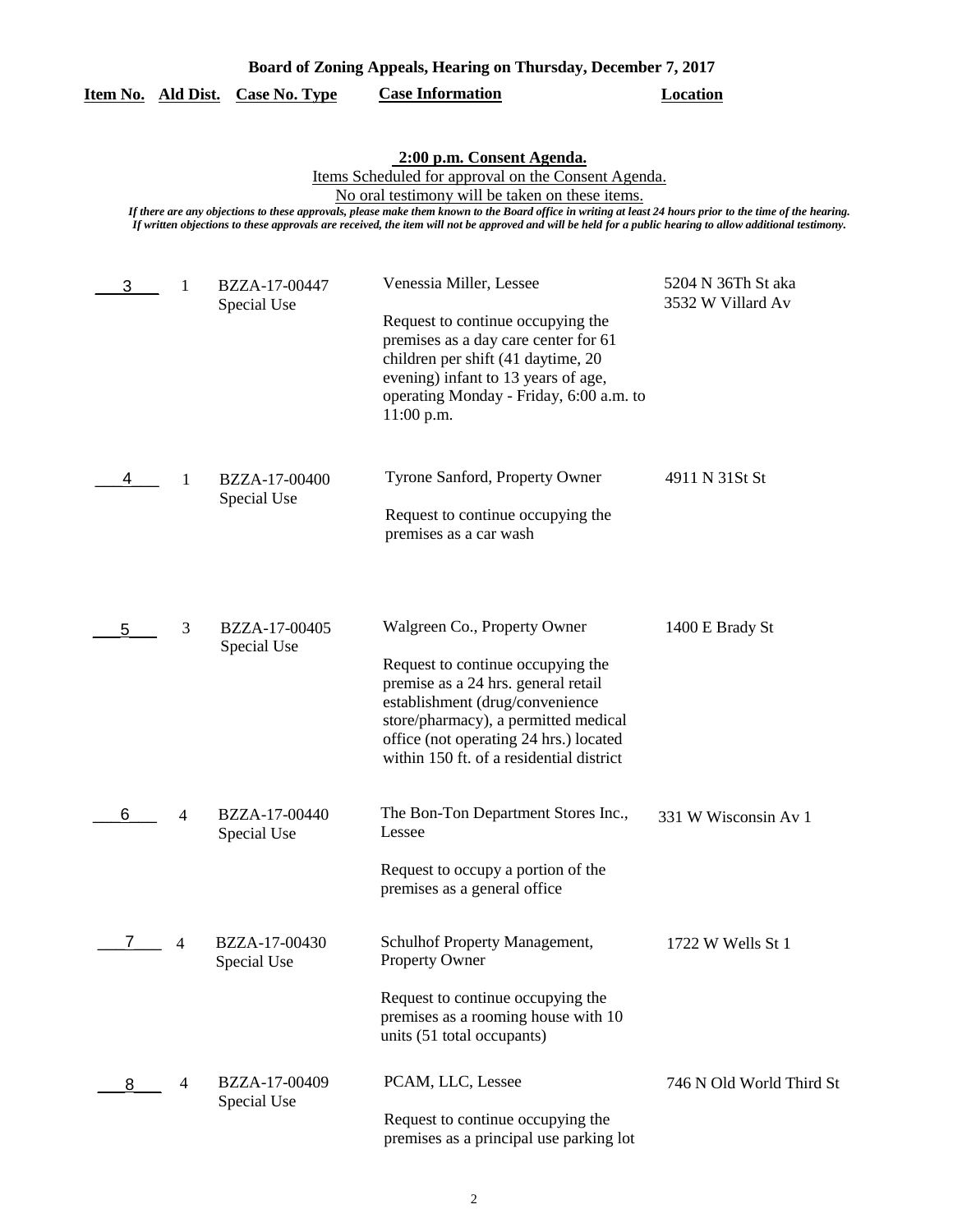|    |   |                              | 2:00 p.m. Consent Agenda (continued)<br>Items Scheduled for approval on the Consent Agenda.                                                                                                                                                                                                                                                                               |                    |
|----|---|------------------------------|---------------------------------------------------------------------------------------------------------------------------------------------------------------------------------------------------------------------------------------------------------------------------------------------------------------------------------------------------------------------------|--------------------|
|    |   |                              | No oral testimony will be taken on these items.<br>If there are any objections to these approvals, please make them known to the Board office in writing at least 24 hours prior to the time of the hearing.<br>If written objections to these approvals are received, the item will not be approved and will be held for a public hearing to allow additional testimony. |                    |
| 9  | 6 | BZZA-17-00418<br>Special Use | West Hawkins, Lessee<br>Request to continue occupying a portion<br>of the premises as a religious assembly<br>hall                                                                                                                                                                                                                                                        | 3752 N Teutonia Av |
| 10 | 7 | BZZA-17-00437<br>Special Use | Marilyn Barton, Lessee<br>Request to continue occupying the<br>premises as a 24 hour day care center for<br>38 children per shift infant to 12 years of<br>age, operating Monday - Sunday                                                                                                                                                                                 | 4322 W Center St   |
| 11 | 8 | BZZA-17-00403<br>Special Use | Amardeep Khehra, Lessee<br>Request to continue occupying the<br>premises as a motor vehicle filling<br>station with a convenience store                                                                                                                                                                                                                                   | 1901 S 35Th St     |
|    | 8 | BZZA-17-00444<br>Special Use | Ana Rojas & Socorro Villalobos,<br><b>Property Owner</b><br>Request to continue occupying the<br>premises as a day care center for 28<br>children per shift infant to 12 years of<br>age, operating Monday - Friday 5:00<br>a.m. - midnight                                                                                                                               | 1732 S Muskego Av  |
| 13 | 9 | BZZA-17-00448<br>Special Use | Calumet Auto Salvage, Inc., Lessee<br>Request to continue occupying the<br>premises as an outdoor auto salvage yard                                                                                                                                                                                                                                                       | 8501 W Calumet Rd  |

# **Board of Zoning Appeals, Hearing on Thursday, December 7, 2017**

**Item No. Ald Dist. Case No. Type Case Information Location**

3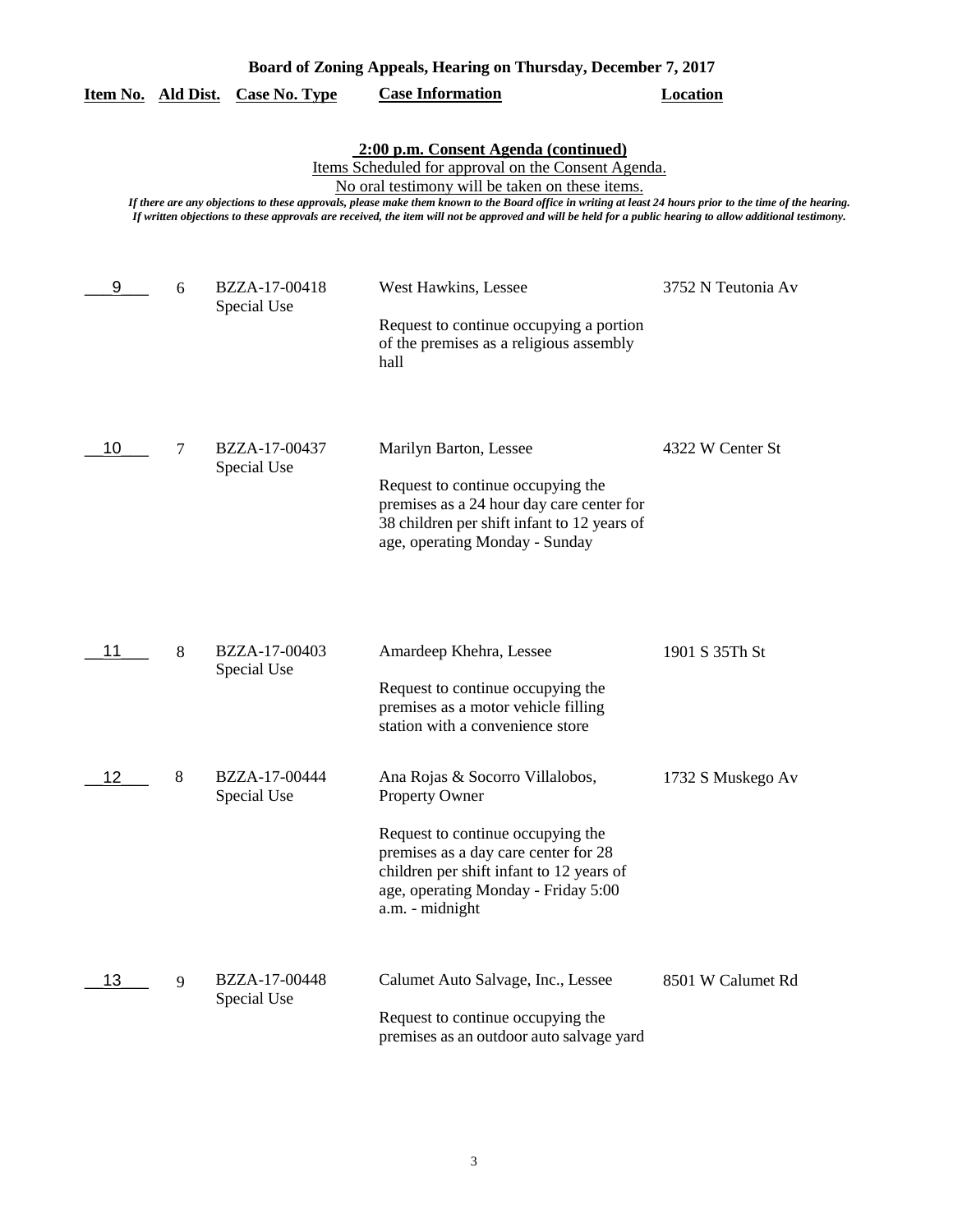| Board of Zoning Appeals, Hearing on Thursday, December 7, 2017 |                                                                                                                                                                                                                                                                                                                                                                                                                                                                          |                               |                                                                                                                                                                                                                                                               |                     |  |  |  |
|----------------------------------------------------------------|--------------------------------------------------------------------------------------------------------------------------------------------------------------------------------------------------------------------------------------------------------------------------------------------------------------------------------------------------------------------------------------------------------------------------------------------------------------------------|-------------------------------|---------------------------------------------------------------------------------------------------------------------------------------------------------------------------------------------------------------------------------------------------------------|---------------------|--|--|--|
| Item No. Ald Dist.                                             |                                                                                                                                                                                                                                                                                                                                                                                                                                                                          | <b>Case No. Type</b>          | <b>Case Information</b>                                                                                                                                                                                                                                       | <b>Location</b>     |  |  |  |
|                                                                | 2:00 p.m. Consent Agenda (continued)<br>Items Scheduled for approval on the Consent Agenda.<br>No oral testimony will be taken on these items.<br>If there are any objections to these approvals, please make them known to the Board office in writing at least 24 hours prior to the time of the hearing.<br>If written objections to these approvals are received, the item will not be approved and will be held for a public hearing to allow additional testimony. |                               |                                                                                                                                                                                                                                                               |                     |  |  |  |
| 14                                                             | 9                                                                                                                                                                                                                                                                                                                                                                                                                                                                        | BZZA-17-00446<br>Special Use  | Three-D Sac Self Storage Limited<br>Partnership, Property Owner<br>Request to continue occupying the                                                                                                                                                          | 8626 N Granville Rd |  |  |  |
|                                                                |                                                                                                                                                                                                                                                                                                                                                                                                                                                                          |                               | premises as a mini-storage facility, sales<br>of propane gas, and rental facility (trucks<br>and equipment)                                                                                                                                                   |                     |  |  |  |
| 15                                                             | 11                                                                                                                                                                                                                                                                                                                                                                                                                                                                       | BZZA-17-00402<br>Use Variance | My Good Mourning Place, Lessee<br>Request to continue occupying the<br>premises as a social service facility                                                                                                                                                  | 4005 W Oklahoma Av  |  |  |  |
| 16                                                             | 12                                                                                                                                                                                                                                                                                                                                                                                                                                                                       | BZZA-17-00406<br>Special Use  | Walgreen Co., Property Owner<br>Request to continue occupying the<br>premises as a general retail<br>establishment with a drive through<br>facility without the minimum required<br>queue lane distance and is located within<br>150 ft. of a residential use | 1433 W Burnham St   |  |  |  |
| 17                                                             | 12                                                                                                                                                                                                                                                                                                                                                                                                                                                                       | BZZA-17-00432<br>Special Use  | Noe Vera, Lessee<br>Request to occupy the premises as an<br>assembly hall.                                                                                                                                                                                    | 1550 W Mitchell St  |  |  |  |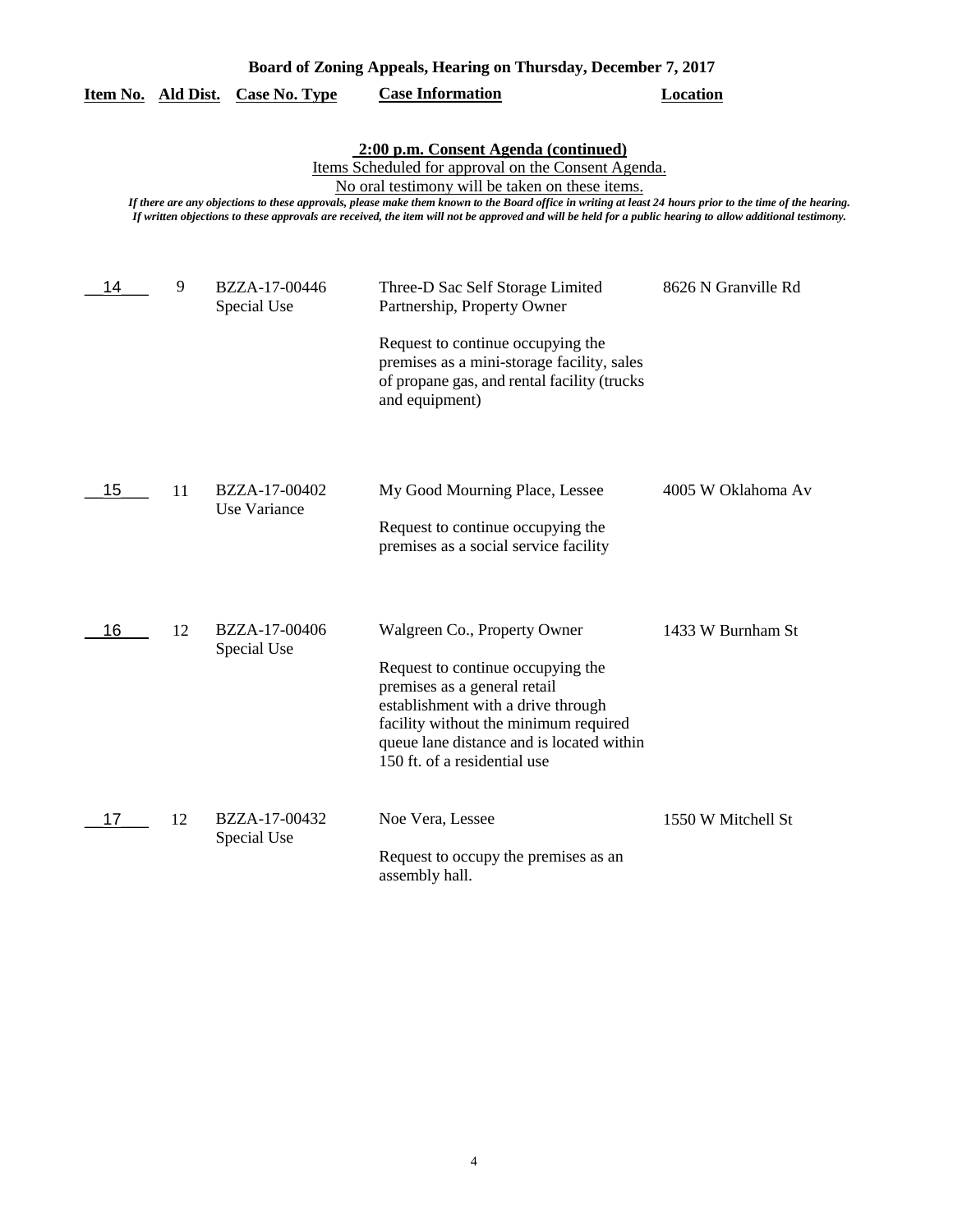| Board of Zoning Appeals, Hearing on Thursday, December 7, 2017 |                |                              |                                                                                                                                                                            |                     |  |
|----------------------------------------------------------------|----------------|------------------------------|----------------------------------------------------------------------------------------------------------------------------------------------------------------------------|---------------------|--|
| Item No. Ald Dist.                                             |                | Case No. Type                | <b>Case Information</b>                                                                                                                                                    | Location            |  |
|                                                                |                |                              | 2:15 p.m. Administrative Review.<br>Items Scheduled for consideration and action by the Board in Administrative Review.<br>No oral testimony will be taken on these items. |                     |  |
| 18                                                             | $\overline{4}$ | BZZA-17-00361<br>Special Use | Hazel Miller, Property Owner<br>Request to occupy the premises as a<br>group home for 8 occupants                                                                          | 2220 W Mc Kinley Av |  |

# **2:30 p.m. Public Hearings.**

Please note that each item scheduled for a public hearing has been scheduled for approximately five to ten minutes. If an item takes longer than its allotted time, the item may be adjourned to the next available hearing date.

| 19 |                | BZZA-17-00032<br>Special Use                          | John Sams Jr., Lessee<br>Request to occupy the premises as a<br>motor vehicle sales and repair facility<br>with light motor vehicle outdoor storage              | 3841 W Villard Av   |
|----|----------------|-------------------------------------------------------|------------------------------------------------------------------------------------------------------------------------------------------------------------------|---------------------|
| 20 | $\overline{4}$ | BZZA-17-00453<br>Special Use                          | Dale Stenbroten, Prospective Buyer<br>Request to occupy the premises as a<br>hotel                                                                               | 817 N Marshall St 5 |
| 21 | 5              | BZZA-17-00309<br>Dimensional Variance,<br>Special Use | Isaac Woji, Lessee<br>Request to occupy a portion of the<br>premises as a motor vehicle sales facility<br>that does not meet the minimum required<br>landscaping | 7833 W Capitol Dr   |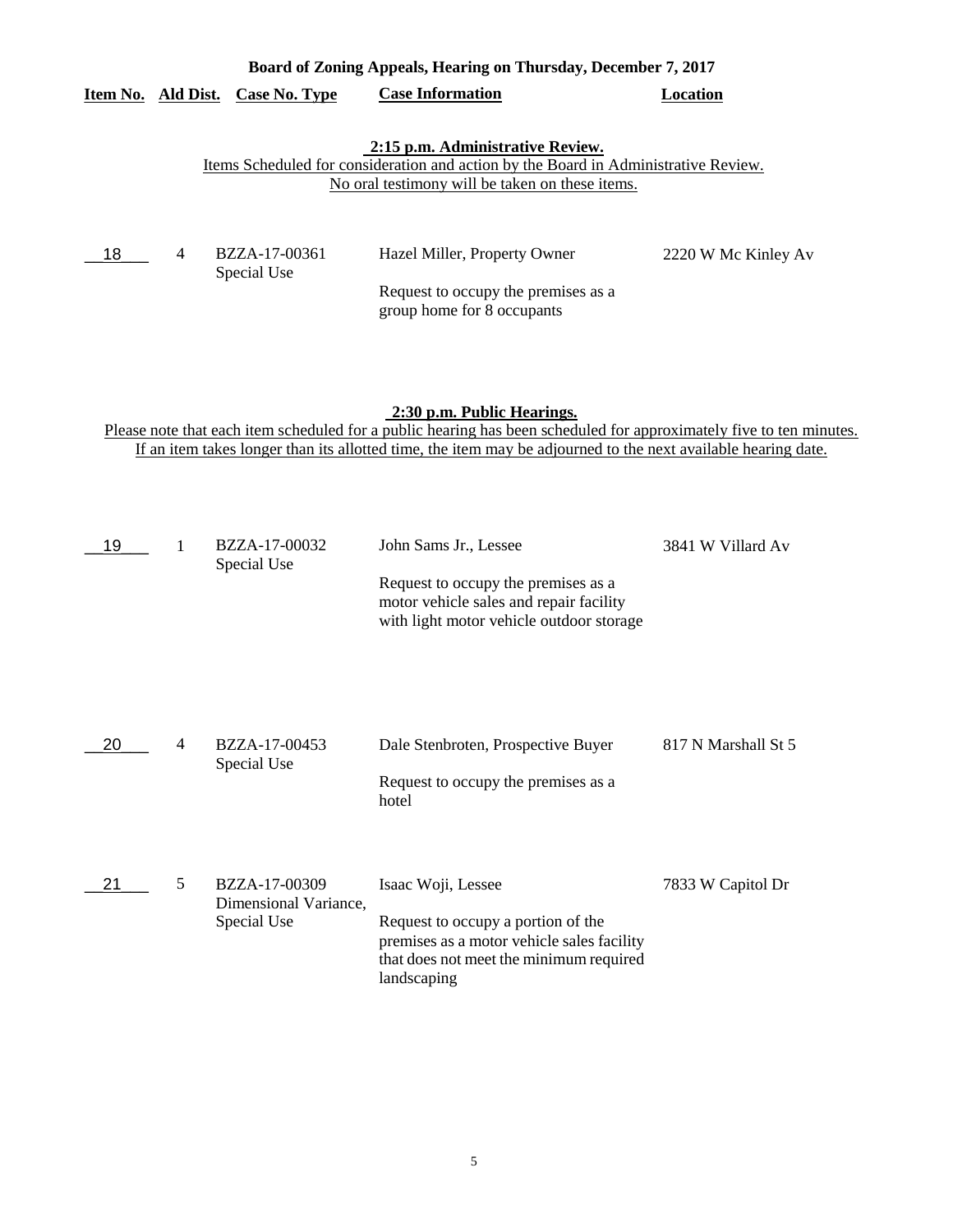|    |   | <u>Item No. Ald Dist. Case No. Type</u>                                                                          | <b>Case Information</b>                                                                                                                                                                          | <b>Location</b>    |
|----|---|------------------------------------------------------------------------------------------------------------------|--------------------------------------------------------------------------------------------------------------------------------------------------------------------------------------------------|--------------------|
|    |   |                                                                                                                  | 2:30 p.m. Public Hearings (continued)<br>Please note that each item scheduled for a public hearing has been scheduled for approximately five to ten minutes.                                     |                    |
|    |   |                                                                                                                  | If an item takes longer than its allotted time, the item may be adjourned to the next available hearing date.                                                                                    |                    |
|    |   |                                                                                                                  |                                                                                                                                                                                                  |                    |
| 22 | 5 | BZZA-17-00323<br>Special Use                                                                                     | Cynthia Black, Lessee<br>Request to increase the number of                                                                                                                                       | 8320 W Lisbon Av   |
|    |   |                                                                                                                  | children from 55 to 85 per shift and<br>continue occupying the premises as a<br>day care center for children infant to 12<br>1/2 years of age, operating<br>Monday - Friday 6:00 a.m. - midnight |                    |
| 23 | 6 | BZZA-17-00384<br>Special Use                                                                                     | Run Into Your Destiny Center of<br>Refuge, Lessee                                                                                                                                                | 2122 N Halyard St  |
|    |   | Request to occupy a portion of the<br>premises as a social service facility                                      |                                                                                                                                                                                                  |                    |
| 24 | 6 | BZZA-17-00410<br>Use Variance                                                                                    | Ajit Singh, Property Owner                                                                                                                                                                       | 1545 W Hopkins St  |
|    |   | Request to construct an addition and to<br>continue occupying the premises as a<br>motor vehicle filling station |                                                                                                                                                                                                  |                    |
| 25 | 6 | BZZA-17-00414<br><b>Dimensional Variance</b>                                                                     | Judy McLain, Lessee                                                                                                                                                                              | 130 W Keefe Av     |
|    |   |                                                                                                                  | Request to allow two awning signs that<br>exceed the maximum allowed display<br>area                                                                                                             |                    |
| 26 | 6 | BZZA-17-00381<br>Special Use                                                                                     | Linda Bonds, Lessee                                                                                                                                                                              | 3002 N 9Th St      |
|    |   |                                                                                                                  | Request to occupy the premises as a<br>group home for 8 occupants                                                                                                                                |                    |
| 27 | 6 | BZZA-17-00316<br>Dimensional Variance,                                                                           | Boykin Blackmon, Lessee                                                                                                                                                                          | 3854 N Teutonia Av |
|    |   | Special Use                                                                                                      | Request to add an outdoor storage<br>facility that does not meet the minimum<br>required landscaping and continue<br>occupying the premises as a car wash<br>and motor vehicle repair facility   |                    |

**Board of Zoning Appeals, Hearing on Thursday, December 7, 2017**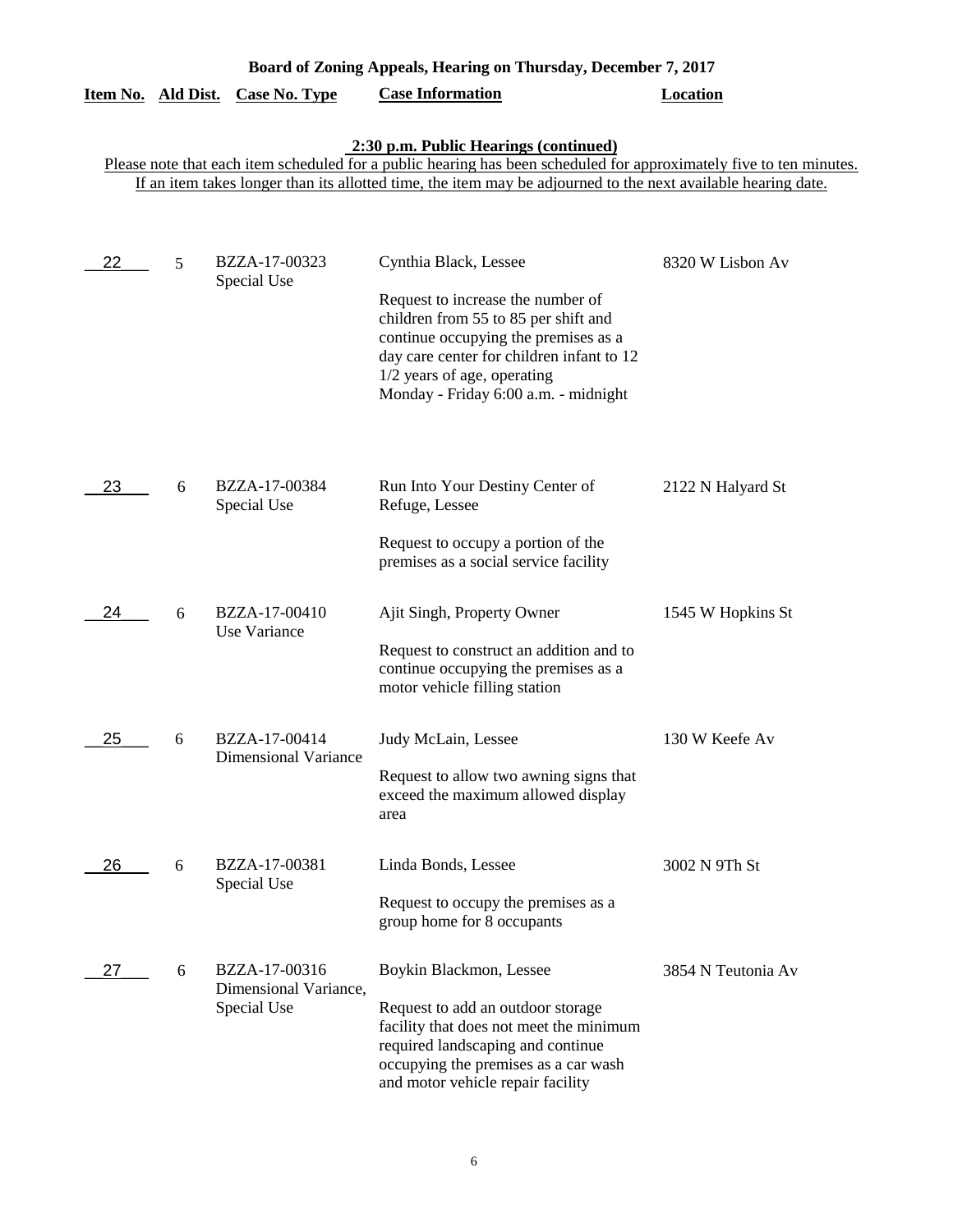# **Item No. Ald Dist. Case No. Type Case Information Location**

#### **3:30 p.m. Public Hearings.**

Please note that each item scheduled for a public hearing has been scheduled for approximately five to ten minutes. If an item takes longer than its allotted time, the item may be adjourned to the next available hearing date.

| 28 | 7 | BZZA-17-00424<br>Special Use                 | Lashunda Moss, Lessee<br>Request to occupy the premises as a 24<br>hour family day care home for 8 children<br>per shift infant to 13 years of age,<br>operating Monday - Sunday                                | 4143 N 40Th St      |
|----|---|----------------------------------------------|-----------------------------------------------------------------------------------------------------------------------------------------------------------------------------------------------------------------|---------------------|
| 29 | 7 | BZZA-17-00411<br>Special Use                 | Carnelius Russell, Property Owner<br>Request to occupy the premises as a<br>group home for 8 occupants                                                                                                          | 4106 W Roosevelt Dr |
| 30 | 8 | BZZA-17-00441<br><b>Dimensional Variance</b> | Eduardo Rivera Macias, Property Owner<br>Request to allow a shed in the front yard                                                                                                                              | 3111 W Scott St     |
| 31 | 9 | BZZA-17-00386<br>Special Use                 | Ndi Igbo in Wisconsin, Inc., Prospective<br><b>Buyer</b><br>Request to occupy the premises as a<br>community center                                                                                             | 7259 N 76Th St      |
| 32 | 9 | BZZA-17-00455<br>Special Use                 | Bradley's Children Academy Inc.,<br>Lessee<br>Request to occupy the premises as a day<br>care center for 40 children per shift<br>infant to 12 years of age, operating<br>Monday- Sunday, 5:00 a.m. to midnight | 8225 N 107Th St     |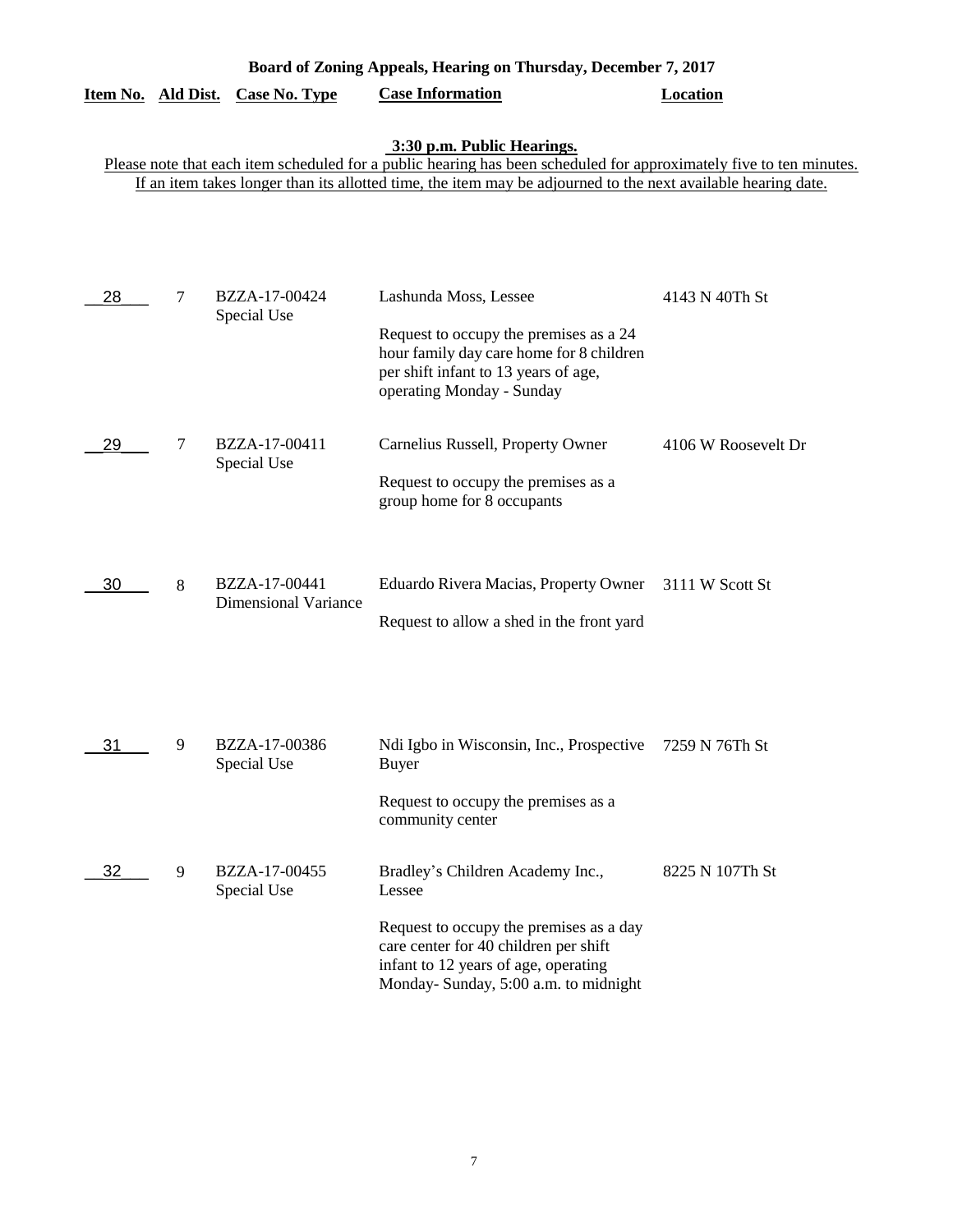| Board of Zoning Appeals, Hearing on Thursday, December 7, 2017 |    |                                                       |                                                                                                                                                                                                                                                                               |                       |
|----------------------------------------------------------------|----|-------------------------------------------------------|-------------------------------------------------------------------------------------------------------------------------------------------------------------------------------------------------------------------------------------------------------------------------------|-----------------------|
| Item No. Ald Dist.                                             |    | <b>Case No. Type</b>                                  | <b>Case Information</b>                                                                                                                                                                                                                                                       | <b>Location</b>       |
|                                                                |    |                                                       | 3:30 p.m. Public Hearings (continued)<br>Please note that each item scheduled for a public hearing has been scheduled for approximately five to ten minutes.<br>If an item takes longer than its allotted time, the item may be adjourned to the next available hearing date. |                       |
| 33                                                             | 9  | BZZA-17-00387<br>Special Use                          | Princeton Learning Center, Lessee<br>Request to occupy a portion of the<br>premises as a day care center for 80<br>children per shift infant through 12 years<br>of age, operating Monday - Friday 6:00<br>a.m. - 9:00 p.m. and Saturday 6:00<br>a.m. - 6:00 p.m.             | 7429 W Bradley Rd     |
| 34                                                             | 9  | BZZA-17-00431<br>Use Variance                         | Kryctal Rouse, Lessee<br>Request to occupy a portion of the<br>premises as a day care center for 50<br>children per shift infant - 13 years of age,<br>operating Monday - Friday from 6:00<br>a.m. - 6:00 p.m.                                                                | 6812 W Brown Deer Rd  |
| 35                                                             | 10 | BZZA-17-00419<br>Special Use                          | Advance Stores Company Inc., Lessee<br>Request to continue occupying the<br>premises as a general retail<br>establishment (motor vehicle supply<br>store) with an accessory use parking lot                                                                                   | 5816 W North Av       |
| 36                                                             | 10 | BZZA-17-00449<br>Dimensional Variance,<br>Special Use | All Fours Auto, LLC, Lessee<br>Request to occupy a portion of the<br>premises as a light motor vehicle sales<br>facility that does not meet the minimum<br>required landscaping                                                                                               | 6815 W Capitol Dr 305 |
| 37                                                             | 11 | BZZA-17-00422<br>Special Use                          | Francisco Garcia, Lessee<br>Request to occupy a portion of the<br>premises as a religious assembly hall                                                                                                                                                                       | 6726 W Morgan Av      |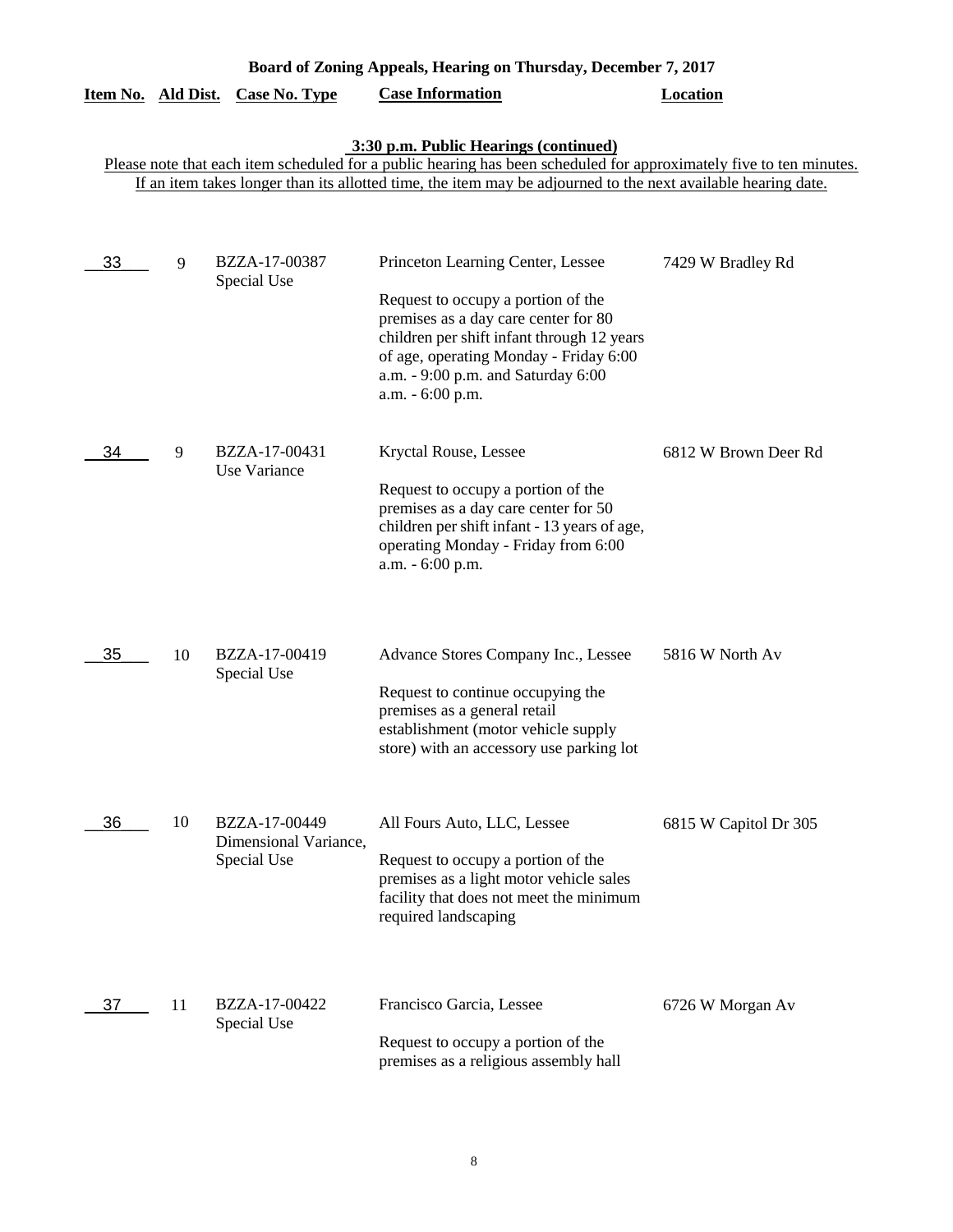| Board of Zoning Appeals, Hearing on Thursday, December 7, 2017 |    |                                                       |                                                                                                                                                                                                                                                                                                                                                                                                                           |                    |
|----------------------------------------------------------------|----|-------------------------------------------------------|---------------------------------------------------------------------------------------------------------------------------------------------------------------------------------------------------------------------------------------------------------------------------------------------------------------------------------------------------------------------------------------------------------------------------|--------------------|
| Item No. Ald Dist.                                             |    | <b>Case No. Type</b>                                  | <b>Case Information</b>                                                                                                                                                                                                                                                                                                                                                                                                   | <b>Location</b>    |
|                                                                |    |                                                       | 4:30 p.m. Public Hearings.<br>Please note that each item scheduled for a public hearing has been scheduled for approximately five to ten minutes.<br>If an item takes longer than its allotted time, the item may be adjourned to the next available hearing date.                                                                                                                                                        |                    |
| 38                                                             | 11 | BZZA-17-00413<br>Use Variance                         | Matthew Mehring, Prospective Buyer<br>Request to occupy the premises as a<br>self-service storage facility                                                                                                                                                                                                                                                                                                                | 6801 W Morgan Av   |
| 39                                                             | 11 | BZZA-17-00423<br>Dimensional Variance,<br>Special Use | Foundation Capital Resources, Inc.,<br>Lessee<br>Request to occupy the premises as a<br>principal use parking lot without the<br>minimum required landscaping along<br>the street edge                                                                                                                                                                                                                                    | 9931 W Oklahoma Av |
| 40                                                             | 12 | BZZA-17-00456<br><b>Dimensional Variance</b>          | Seven04 Place LLC, Property Owner<br>Request to construct a Multi-family<br>Dwelling that exceeds the maximum<br>side street setback (allowed 5 ft. /<br>proposed 22.4 ft.)                                                                                                                                                                                                                                               | 704 W National Av  |
| 41                                                             | 12 | BZZA-17-00347<br><b>Dimensional Variance</b>          | Link Media Wisconsin LLC, Lessee<br>Request to erect an off-premise<br>electronic automatic changeable<br>message board sign located within 400<br>ft. of a residential district, exceeds the<br>maximum allowed height, maximum<br>allowed display area, and does not meet<br>the minimum required street setback,<br>minimum required freeway setback, and<br>the minimum required spacing between<br>off-premise signs | 1966 S 4Th St      |
| 42                                                             | 13 | BZZA-17-00275<br><b>Dimensional Variance</b>          | Daniel Gitzlaff, Property Owner<br>Request to erect fence in the front and<br>side yard that exceeds the maximum<br>allowed height (allowed 4 ft. / proposed<br>$6$ ft.)                                                                                                                                                                                                                                                  | 2523 W Denis Av    |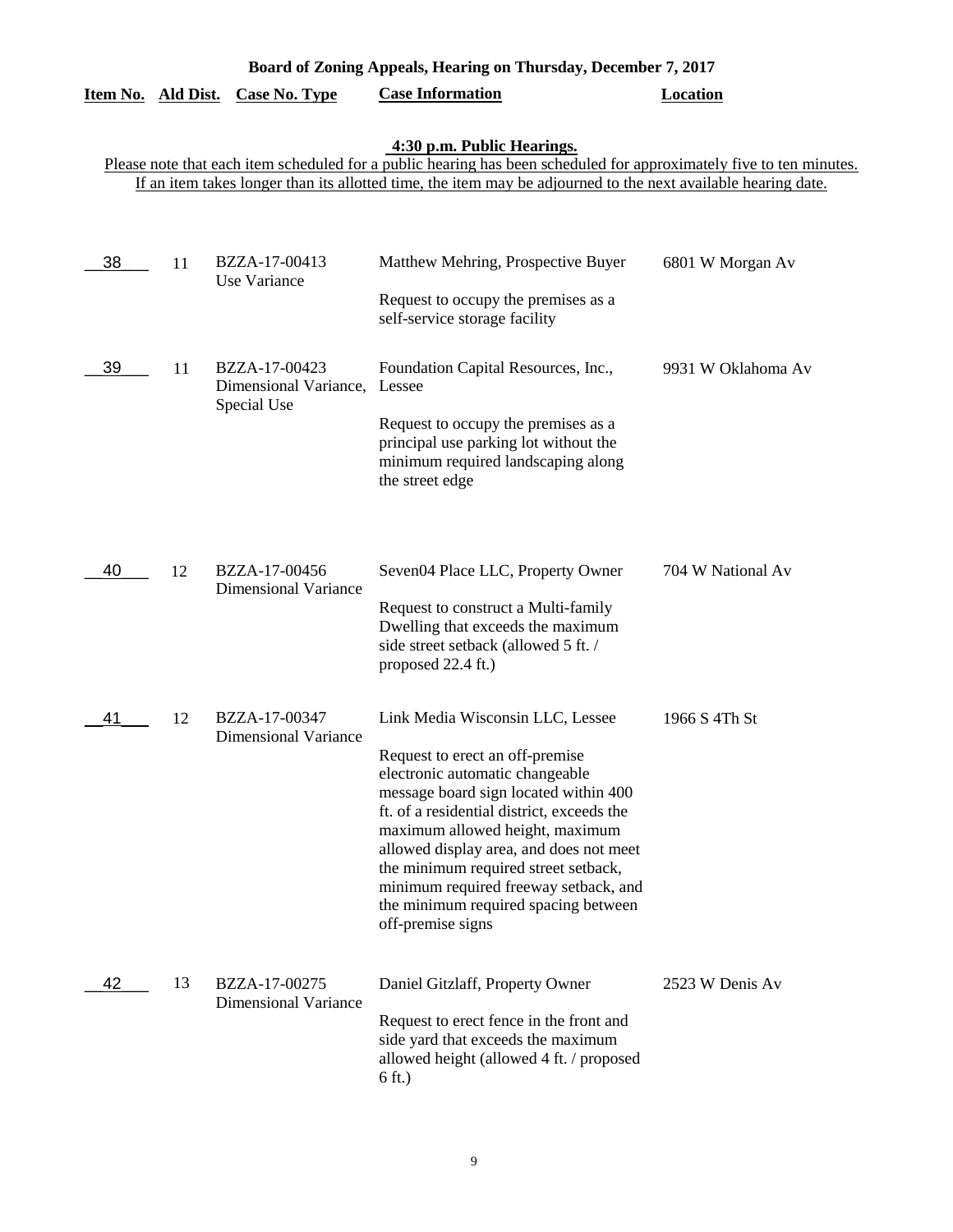| Board of Zoning Appeals, Hearing on Thursday, December 7, 2017 |    |                                              |                                                                                                                                                                                                                                                                               |                        |  |  |  |
|----------------------------------------------------------------|----|----------------------------------------------|-------------------------------------------------------------------------------------------------------------------------------------------------------------------------------------------------------------------------------------------------------------------------------|------------------------|--|--|--|
| Item No. Ald Dist.                                             |    | <b>Case No. Type</b>                         | <b>Case Information</b>                                                                                                                                                                                                                                                       | <b>Location</b>        |  |  |  |
|                                                                |    |                                              | 4:30 p.m. Public Hearings (continued)<br>Please note that each item scheduled for a public hearing has been scheduled for approximately five to ten minutes.<br>If an item takes longer than its allotted time, the item may be adjourned to the next available hearing date. |                        |  |  |  |
| 43                                                             | 13 | BZZA-17-00395<br>Special Use                 | Jennifer Betances, Property Owner<br>Request to occupy the premises as a<br>principal use parking lot                                                                                                                                                                         | 4002 S Howell Av       |  |  |  |
| 44                                                             | 14 | BZZA-17-00451<br><b>Dimensional Variance</b> | Adam Zeller & Sarah Switalski,<br><b>Property Owner</b><br>Request to increase the height of the roof<br>on the existing detached garage that<br>exceeds the maximum allowed sidewall<br>height (allowed 10 ft. / proposed 13 ft. 5<br>in.)                                   | 2355 S Austin St       |  |  |  |
| 45                                                             | 14 | BZZA-17-00420<br>Special Use                 | Luis Mercado-Sandoval, Lessee<br>Request to occupy the premises as a<br>motor vehicle repair, sales facility and<br>body shop                                                                                                                                                 | 4030 S Pine Av         |  |  |  |
| 46                                                             | 14 | BZZA-17-00412<br><b>Dimensional Variance</b> | Joca Properties, Property Owner<br>Request to erect two wall signs that<br>exceed the number of signs per lineal<br>feet and are not attached to a flat, opaque<br>wall surface                                                                                               | 2535 S Kinnickinnic Av |  |  |  |
| 47                                                             | 15 | BZZA-17-00450<br>Special Use                 | Dalanda Young, Lessee<br>Request to occupy the premises as a day<br>care center for 65 children per shift, 4<br>weeks to 12 years of age, operating<br>Monday - Saturday 5:00 a.m. - midnight                                                                                 | 2347 W Fond Du Lac Av  |  |  |  |